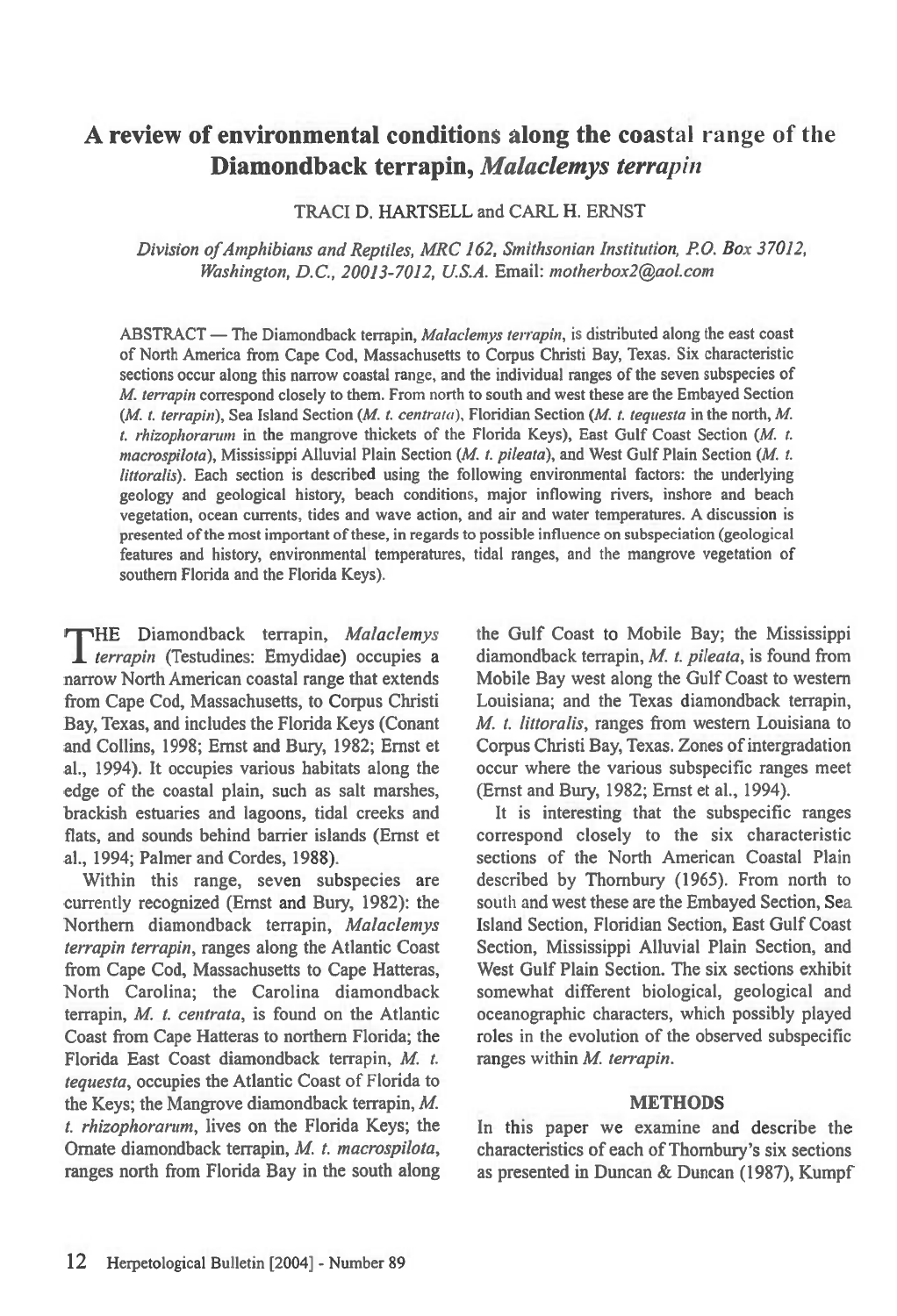et al. (1999), Myers & Ewel (1990), and Thornbury (1965), and several primary sources. The major environmental factors examined for each section are those that probably play major roles in shaping the biology of the species. These are as follows:

*Underlying Geology and Geological History.*  Geology provides the topographic features of the coastal range of *M. terrapin.* As such, it affects the path of ocean currents, tidal range, beach depth, and the plants present.

*Beach Conditions.* Beaches provide nesting habitat for the turtle. Sand beaches are preferred, although some beaches contain gravel, and others are almost nonexistent due to rocky outcrops. The beaches near Cape Cod are generally narrower than those farther south.

*Major Rivers.* The major watersheds entering the section provide varying amounts of freshwater, depending on the upland area drained, season and local storms. *M. terrapin* and some of its prey species depend on freshwater inflow to lower the salinity of the coastal waters. The salinity of ocean water, approximately 35 parts per thousand, varies according to the temperature, degree of evaporation, and the amount of freshwater influx (Zottoli, 1978). The turtle will acclimate to high salinity concentrations, but can not withstand, especially hatchlings, permanent exposure to seawater (Bels et al., 1995; Bentley et al., 1967; Cowan, 1981; Davenport & Macedo, 1990; Dunson, 1970, 1985; Gilles-Baillien, 1973a, 1973b, 1973c; Robinson & Dunson, 1976). Rivers also provide the nutrients and trace elements necessary for many of the prey species of *M*. *terrapin,* and molluscan and crustacean breeding areas are more intense in estuaries or near the mouths of major rivers (Kumpf et al., 1999).

*Inshore and Beach Vegetation.* Inshore vegetation provides foraging areas for all life stages and hiding places for hatchlings and juveniles. Beach vegetation provides nesting habitat and protection from the sun and predators during nesting.

*Ocean Currents.* These currents, depending on the source and direction of flow, are largely responsible for the temperature of the water along the shore. The rapidity of inshore currents may make it dangerous for *M. terrapin* to move along the shoreline.

*Tides and Wave Action. Malaclemys terrapin* must nest above the high tide line, and extreme high tides and severe wave action can erode nesting beaches, destroy established nests, or alter foraging habitat. Waves also cause turbidity, the amount of which may affect prey species. Presented tidal data are from the United States Department of Commerce (1987).

*Air and Water Temperatures.* Both temperatures vary with season and with latitude. Generally, temperatures average cooler in the north and warmer in the south, and may cause northern populations to hibernate in the winter (Lawler & Musick, 1972; Yearicks et al., 1981). These affect both daily and annual cycles of activity and have a profound effect on successful nesting. Incubation temperatures may also affect the sex ratio of hatchlings. *Malaclemys terrapin* practices temperature-dependent sex determination; incubation temperatures of 24-29°C produce almost all males, eggs incubated at 30°C produce only females (Ewert & Nelson, 1991; Sachsse, 1984). Seasonal temperature data were obtained from two websites:

*www.nws.noaa.gov/climatex.html,* and *www.usatoday.com/weather/climate/usa.* 

# **RESULTS**

# **Section Descriptions**

*The Embayed Section.* Thornbury's (1965) Embayed Section, ranging from Cape Cod, Massachusetts, to a little south of the Neuse River in North Carolina, contains many estuarine embayments that divide the Atlantic Coastal Plain into several peninsular tracts, and an inner lowland on lower Cretaceous Raritan clays. Offshore sandbars are particularly common in the north. This section corresponds to the range of *M. t. terrapin.* Its most outstanding geomorphic characteristics are related directly or indirectly to the most recent submergence of the Atlantic Coastal Plain (greater in the north than in the south) caused by the weighing down of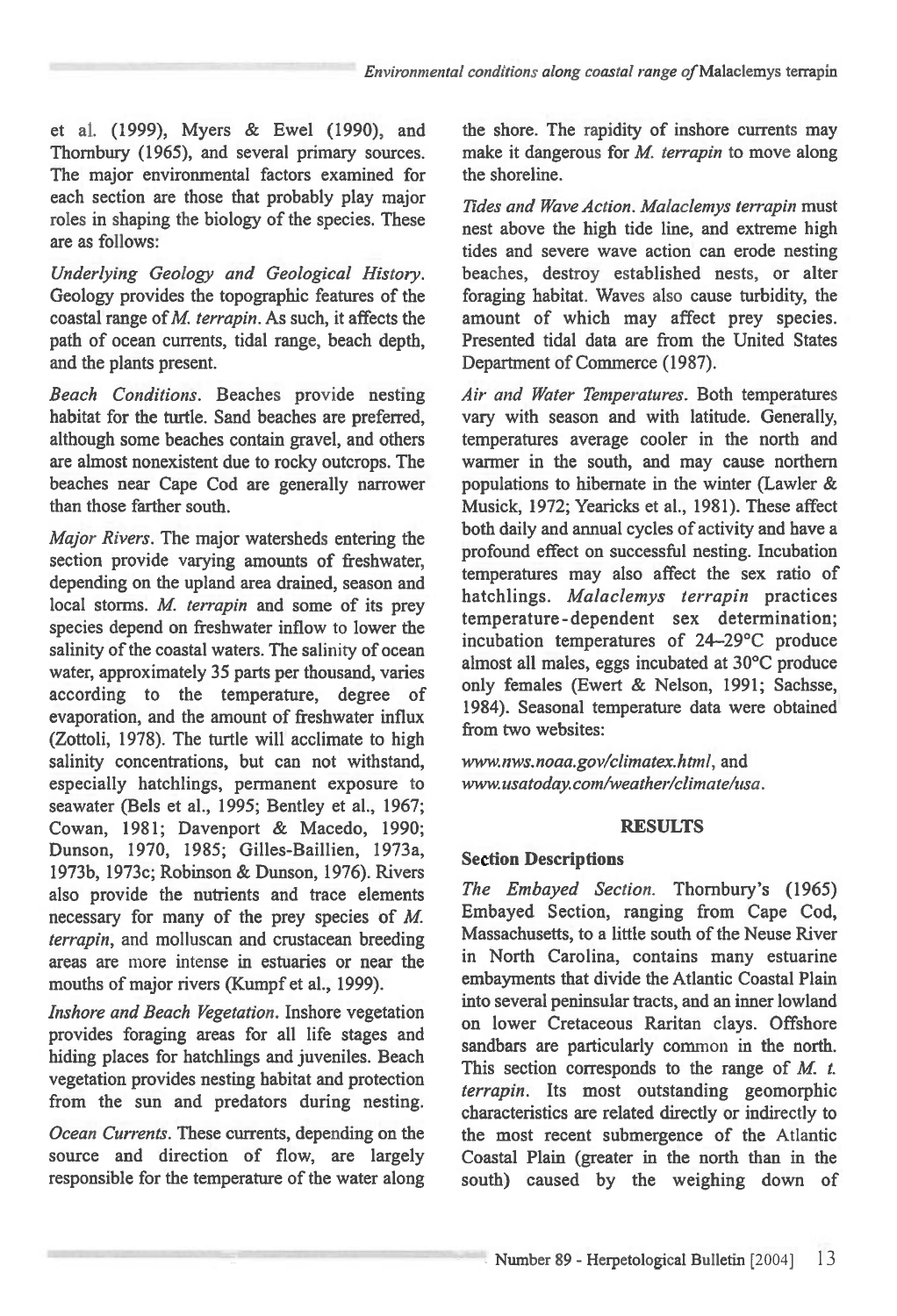northeastern North America by Pleistocene glaciation, and to the subsequent postglacial rise in sea level upon return of large volumes of melted ice runoff to the oceans. Beaches in New England and around Cape Hatteras are rather narrow, but all others are fairly broad.

The major freshwater drainages entering the section from north to south are the Narragansett Bay complex; Connecticut River; Hudson River; Delaware River and Bay; Chesapeake Bay complex, including the Susquehanna, Potomac and James rivers; Chowan River emptying into Albemarle Sound; Pamlico River and Sound; and Neuse and Cape Fear rivers. These waterways, depending on upland rainfall, may add much freshwater to the coastal Atlantic Ocean, and their mouths and estuaries are very productive zones for the important mollusk and crustacean prey of *M. t. terrapin.* 

Algae cling to the more rocky shores of New England; these are productive areas for snails *(Littorina* sp.), an important food source. Farther south offshore seagrass *(Cymodocea filiforme. Halodule wrightii, Thalassia testudinum)* beds are more numerous, providing habitat for crabs *(Callinectes* sp., *Gelasimus* sp., *Sesarma* sp., *Uca*  sp.), small bivalves *(Anomalocardia cuneimens, Gemma gemma, Macoma* sp., *Mya arenaria, Mytilus edulis, Tagelus* sp.), snails *(Littorina* sp., *Melanipus* sp., *Nassarius obsoletus),* and marine annelids *(Nereis* sp.) (Allen & Littleford, 1955; Coker, 1906; Ernst et al., 1994; Mitchell, 1994; Palmer & Cordes, 1988; Roosenburg, 1994; Roosenburg et al., 1999; Whitelaw & Zajac, 2002). Most populations of *M. terrapin* are associated with saltmarshes, in which the predominate vegetation is Cordgrass *(Spartina alterniflora).* Beach vegetation often includes *Ammophila breviligulata, Myrica pensylvanica*  and *Phragmites* sp. (Duncan & Duncan, 1987; Palmer & Cordes, 1988).

The New England coast from Cape Cod, Massachusetts, to about the eastern tip of Long Island, New York is influenced by the cold Labrador Current which originates in the Arctic (Thurman, 1994). From Long Island south to Florida, the Atlantic coast is bathed by the warm Gulf Stream that originates in the Caribbean Sea as the Caribbean Current. Mean water temperatures in January vary from 4.4°C at Boston Harbor, Massachusetts, to 9.4°C at Cape Hatteras, North Carolina, and from 18.9°C and 25.0°C in July for the two sites, respectively. Northern coastal waters become cold enough in winter to stun marine turtles, often with fatal results (Morreale et al., 1982). Mean air temperature corresponds accordingly from north to south, and may be so cold as to force *M. terrapin* to hibernate as far south as Virginia (Lawler & Musick, 1972; Yearicks et al., 1981).

Tides, and subsequent wave action, vary within the section. Average tide ranges on 15<sup>th</sup> June (the turtle's nesting season) for the section vary from a high of 2.9 m at Boston, Massachusetts, to a low of 0.7 m at Hampton Roads, Virginia. The entire section is subject to occasional hurricane events during the summer and fall which may cause much beach erosion and damage to tidal marshes.

*The Sea Island Section.* This region covers the youthful to mature terraced coastal plain from about the Neuse River, North Carolina, south to northern Florida. It contains fewer estuaries than the Embayed Section but has a low border of barrier islands. It covers most of the range of *M. t. centrata.* The amount of submergence is less than that north, and the drowned mouths of its rivers are shallower. Beaches are narrow around Cape Hatteras but broad south of there. Offshore sandbars are less common and are replaced by a series of coastal sea (barrier) islands. The underlying geology is similar to the Embayed Section, but the Miocene rocks of the sea islands do not extend to the inner margin of the Coastal Plain, where they are replaced by Eocene and Cretaceous rocks. Near the beaches is a tract of young terraces, largely unmodified by stream erosion, with extensive swamps on them. The chain of sea islands is separated from the parallel mainland by salt marshes, passes, tidal creeks (`guts'), sounds or lagoons which are good feeding areas for the turtles. Three types of islands are present along the coast (Zeigler, 1959): erosion remnant islands, marsh islands, and beach ridge islands; and the islands serve as important nesting sites for the turtles.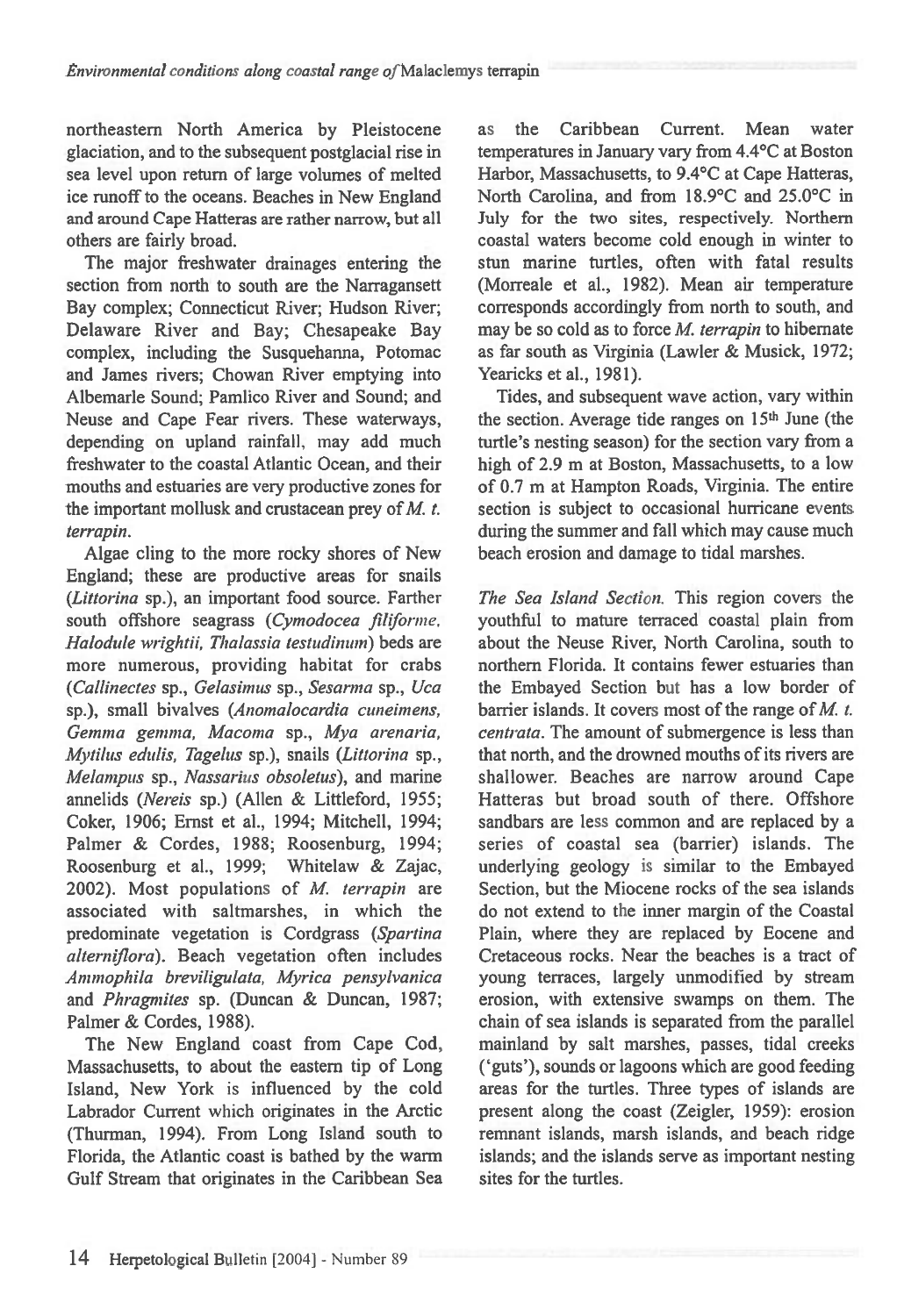*Environmental conditions along coastal range ofMalaclemys* terrapin

The prevailing rivers can be dated to either the pre-Wisconsinian (Santee, Edisto, Savannah, Saltilla) which drain from the Piedmont across the coastal plain, or the post-Wisconsinian (Midway, Newport, Turtle) which head near the escarpment and form the inner boundary of the Pamlico terrace (Zeigler, 1959).

Some seagrass beds *(Thalassia testudinum)*  occur offshore. Beach vegetation is similar to that of the Embayed Section, but palmetto *(Sabal* sp.) is present on some barrier islands and inshore borders of continental beaches. Animals reportly consumed by this section's *M. terrapin* include most of those invertebrates previously listed for the Embayed Section, and the bivalves *(Geukensia demissa),* crabs *(Uca pugnax),* and small adult fishes (Atlantic Silversides, *Menidia menidia)*  (Middaugh, 1981; Tucker et al., 1997).

Fed by the Gulf Stream, the offshore waters are relatively warm. Mean January water temperatures vary from 9.4°C at Cape Hatteras to 10.6°C at Savannah, Georgia; mean July water temperatures at these two sites are 25.0°C and 28.3°C, respectively. Mean air temperatures in January and July at these two sites are 7.1°C and 9.4°C and 25.8°C and 27.8°C, respectively. Summer and fall hurricanes are not infrequent in this section. Normally, however, the tidal range is from about 1.3-2.3 m.

*The Floridian Section.* This coastal region extends along the Atlantic coast of Florida. Its northern boundary blends into the southern Sea Island Section; however, it has certain distinctive features of its own. It is comprised of a recently emerged (Eocene to Pleistocene) terrace with carbonate rocks and extensively developed karst features. Its sandy beaches are usually broad. Offshore sandbars or limestone keys (small islands) border much of the coast, and its southernmost area is a series of Atlantic Coastal Ridge limestone keys. Lagoons lie behind the sandbars. Prominent tidal marshes and swamps are present, and extensive marine terraces occur on the east and south around the higher central peninsula of Florida (Thombury, 1965). The edge of the continental shelf is only a few miles east off the coast. Major freshwater drainages of the region are the St. Johns and Indian rivers and the Everglades. This section corresponds closely with the ranges of *M. t. tequesta* and *M. t. rhizophorarum.* 

Vast tidal saltmarshes of Cordgrass *(Spartina alterniflora, S. patens),* Eelgrass *(Zostera* sp.), Saltwort *(Salicornia* sp.), brown algae *(Ascophylhtm nodosum, Fucus vesiculosus),* and mats of green algae *(Cladophora* sp., *Enteromotpha* sp.) and blue-green Algae *(Calothrix* sp., *Lyngbya* sp.) may be present (Duncan & Duncan, 1987; Zottoli, 1978). These create important crab *(Callinectes,* sp., *Sesarma*  sp., *Uca* sp.), snail *(Littorina* sp., *Melampus,* sp., *Nassarius* sp.), bivalve *(Macoma* sp., *Mytilus* sp.) and annelid worm *(Nereis* sp.) habitat (Montague & Wiegert, 1990; Zottoli, 1978).

The predominant vegetation changes in the southernmost parts, especially the Florida Keys, where extensive stands of mangrove occur; *Rhizophora mangle is* the most common species, but *Avicennia germinans* and *Laguncularia racemosa* may also be present along the shoreline. The mangroves create a new habitat, and their rich invertebrate and vertebrate faunas are much different than those of the more northern portion of the Floridian Section (Odum & Mclvor, 1990; Zottoli, 1978). This is the habitat of *M. 1. rhizophorarum.* Unfortunately, prey reports for this subspecies are generalized, small bivalves *(possibly, Anomalocardia cunimeris, Mya* sp. and *Mytilus* sp.) and snails (possibly *Littorina* sp., *Melampus* sp. and *Nassarius* sp.), but one was observed feeding on a small dead fish (Red snapper, *Lutfanus compectanus;* Wood, 1992). Immediately north and west of the Florida Keys, *M. t. rhizophorarum* intergrades with *M. t. tequesta* and *M. t. macrospilota*, respectively (Ernst, pers. obs.).

Climate of the entire Floridian Section is influenced by the warm Gulf stream which flows offshore. January mean water temperatures vary from 10-11°C in the north to 21.7°C at Miami, Florida and 20.6°C at Key West, Florida. Correspondingly, mean January air temperatures at these sites are 9-10°C, 19.6°C and 15.6°C, respectively. July mean water and air temperatures at these three sites are 27-28°C and 27-28°C;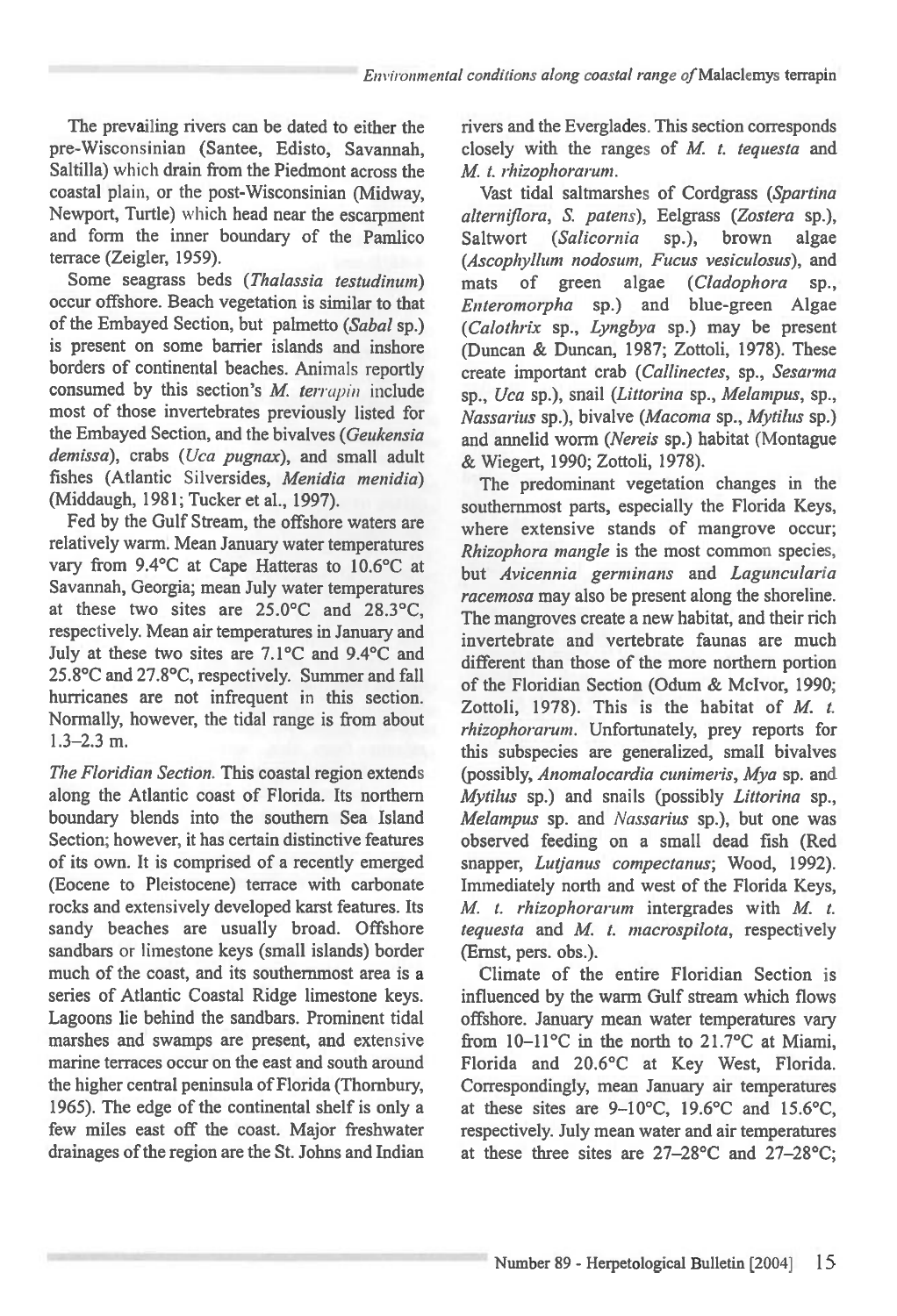30.6°C and 28.2°C; and 30.0°C and 29.4°C, respectively.

Frequent hurricanes and tropical storms affect the section during the summer and fall. Tidal ranges in the north are 2-3 m, and at Key West, 0.4 m.

*The East Gulf Coastal Plain Section.* The range of *M. t. macrospilota*, is found in this region, from southwestern Florida to Mobile Bay, Alabama. Intergradation with at least *M. t. rhizophorarum*  occurs in southwestern Florida (Ernst, pers. observ.). It is a youthful to maturely dissected, belted coastal plain with a series of alternating cuestas (formations with a cliff on one side and a gentle slope on the other) and lowlands. Coastwise terraces are present along the outer margin (Thornbury, 1965). There is an increase westward in number and thickness of the Cretaceous and Eocene formations, resulting in a widening of the coastal plain, causing a sharp contrast with the inland Piedmont. The 'Fall Line' is distinct on its rivers. The greater part of this section consists of belted Pleistocene coastal plain, including a series of lowlands on weak rock, usually limestone or clay shales, bordered seaward by cuesta scarps and dip slopes on stronger, commonly sandstone, rocks. Inland, adjacent to this is a narrow stripe of coastwise terraces. The major rivers of this region, from south to north, include the Caloosahatche, Peace, Withlacoochee, Waccasassa, Suwannee, Auchilla, Ochlackonee, Apalachicola, Choctawhatchee, Escambia, Tensaw, and Mobile.

The vegetation is rich and grades from mangroves in the south to more herbaceous plants as the coastal dunes are transversed northward. Forbs and grasses present include *Alternanthera ramosissima, Ambrosia hispida, Aristida patula,*  Chloris petraea, Croton glandulosus (var. *floridanus), Flaveria floridana, Muhlenbergia capillaris,* and *Schizachyrium semiherbe* (Johnson & Barbour, 1990). Sea oat *(Uniola paniculata)* and *Phragmites* sp. also occur on the dunes, and *Spartina* sp. is ever present in the tidal marshes (Duncan & Duncan, 1987). Stable dunes are dominated by either small palms *(Sabel* sp.) or Gramma *grass (Bouteloua hirsuta).* The only report on the diet of *M. t. macrospilota* was that of Carr (1952) who noted that one had fed on a

Pointed venus clam, *Anomalocardia cuneimeris,*  but the snail genera *Littorina* and *Nassarius,* and the bivalve genera *Macoma* and *Mytilus are* also present.

The predominate offshore current is the warm Gulf Stream. Air temperatures in January average 9-10°C and in July 27-28°C; January and July water temperatures average 10-11°C and 28.5-30.0°C, respectively. The turtles seldom, if ever, are forced to hibernate in the winter. Normal tidal ranges are 0.7-1.0 m, but this section frequently experiences tropical storms and hurricanes with high wave action.

*The Mississippi Alluvial Plain Section.* This coastal region consists of alluvial and deltaic plains, with alluvial terraces inland and coastwise deltaic terraces along the seaside. It covers most of the range of *M. t. pileata*. Most of the deltaic area is composed of meandering branches of the Mississippi/Atchafalaya River complex, mostly formed in the last 2,000 years, but the Pascagoula and Sabine rivers contribute freshwater in the east and west, respectively. Saltmarsh and dune plants are similar to those of the preceding section; barrier islands may contain *Juncus* sp. (Duncan & Duncan, 1987; Johnson & Barbour, 1990). Cagle (1952) reported the intestinal contents of *M. t. pileata* from this section contained only `fragments of small clams and snails'. Present are the bivalve genera *Macoma* and *Mytilus,* and the snail genera *Anomalocardia, Littorina* and *Nassarius,* popular prey of *M. terrapin* elsewhere.

The Gulf Stream keeps the section warm, allowing the turtles to remain active all year long. January and July mean air and water temperatures are, respectively: 9.5-15.0°C, 27.5-28.0°C; 10.6-16.0°C, 28.7-30.0°C. The normal tide range is 0.7-1.0 m, but the coast is subject to severe tropical storms and hurricanes each year.

*The West Gulf Coastal Plain.* This is Thombury's (1965) most western section, and it is here that *M. t. littoralis* is found. The section's inner portion comprises a wide belted coastal plain with inconspicuous cuestas; the seaward margin is a deltaic coastal plain. This Quaternary coastal plain consists of a series of coalescing deltaic and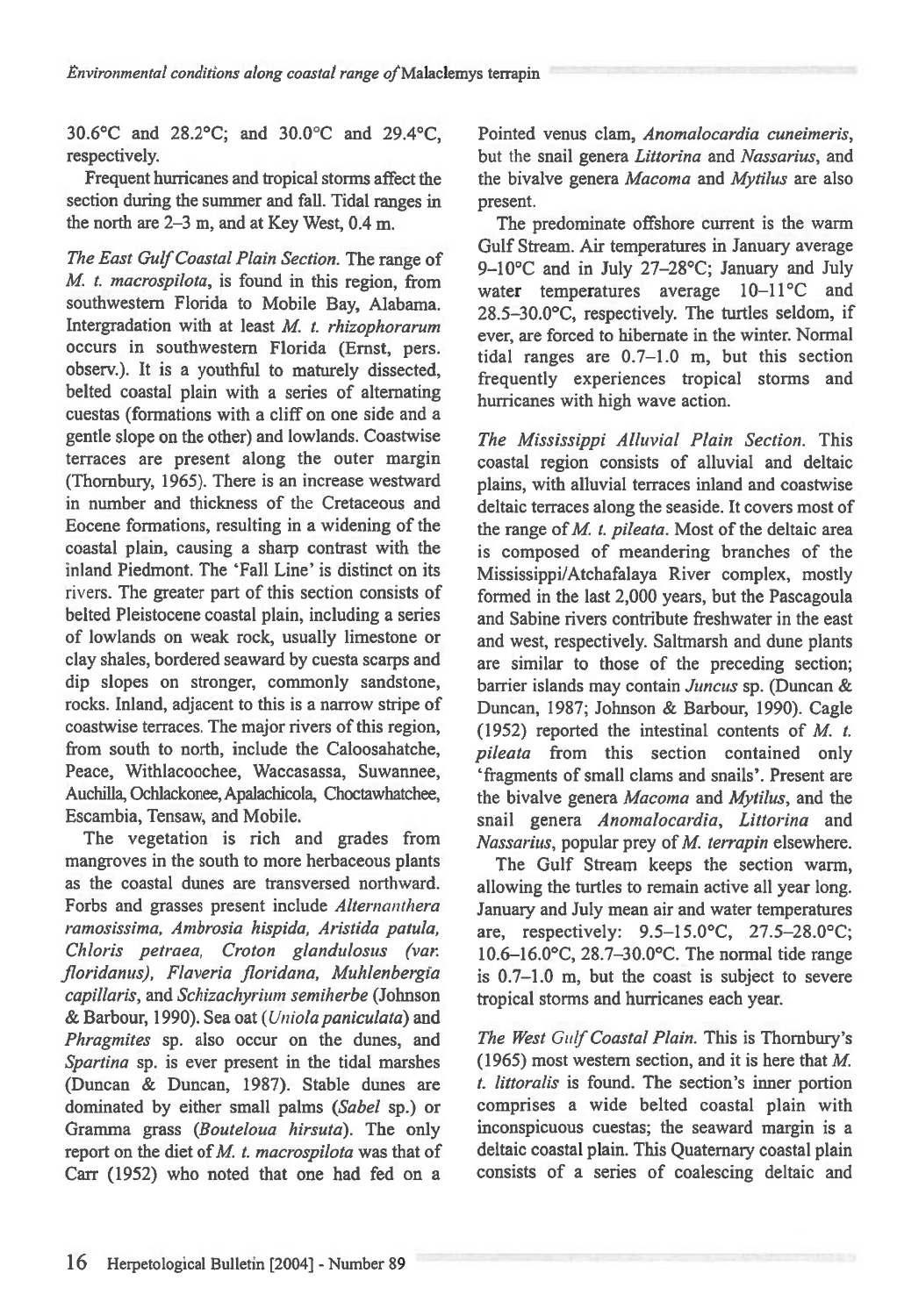*Envirommental conditions along coastal range of* Malaclemys terrapin

alluvial Pleistocene terraces built by rivers; from east to west, the Sabine, Neches, Trinity, Brazos, Colorado, Lavaca Guadalupe, Nueces, and Rio Grande. These terraces decrease in age and elevation toward the sea, and each is thought to have developed during a high sea level. The western end of the section contains a series of fault systems, with the westernmost quite pronounced. Many igneous intrusions are found within the fault zone, and salt domes are more plentiful than in Thornbury's more eastern sections. Coastal vegetation resembles those of the last two sections. No specific data relating to the diet of *M. t. littoralis* has been published, but the common prey genera of bivalves and snails are present in this region.

Once again, the warm Gulf Stream bathes the region; air temperatures in January average 11-13°C and in July 28-30°C. The coastal water averages 12-14°C in January and 29-30°C in July. The region experiences several tropical storms or hurricanes each year, but normally the tidal range is 3.1-1.2 m.

#### DISCUSSION

The section descriptions above clearly indicate that core environmental conditions vary along the coastal range of *Malaclemys terrapin.* The most variable are geological morphology (including beach conditions), air and water temperatures, and tidal range. All sections have large rivers contributing freshwater, and the beach and tidal marsh vegetation are relatively constant regarding the major plants, with the exception of the mangrove area of southern Florida.

Diversification based on geology is supported by studies of other western Atlantic and Gulf of Mexico marine and coastal animals continuously distributed throughout the range of *M. terrapin:*  Horseshoe crab *(Litnulus polyphemus;* Saunders et al., 1986), Stone crab *(Menippe* sp.; Bert, 1986), Virginia oyster *(Crassostrea virginica;* Reeb & Avise, 1990), Black sea bass *(Centropristis striata;*  Bowen & Avise, 1990), Menhaden *(Brevoortia tyranus, B. patronus;* Bowen & Avise, 1990), Atlantic sturgeon *(Acipenser oxyrhynchus;* Bowen & Avise, 1990), the Dusky seaside sparrow *(Ammodramus maritimus;* Lamb & Avise, 1992), and *M. terrapin* (Avise, 1992). Most of these studies used mtDNA as the primary marker of diversity within species.

Two clear clades appeared in *M. terrapin,* north and south of approximately Cape Canaveral, Florida (28° 27'N; Avise, 1992). Avise (1992) did not speculate about which geological features may have led to such distinctions, but Lamb and Avise (1992) suggested that Atlantic and Gulf Coast Diamondback terrapins may have been isolated during the late Pleistocene glaciation. However, five other species with the same split (Toadfish, *Opsanus* sp.; American oyster; Horseshoe crab; Dusky seaside sparrow; and Black sea bass) showed much higher genetic diversity, leading to the theory that the various populations of *Malaclemys* may have had more recent evolutionary contact than the other five animals (Avise et al., 1992). Because of the correlation between geological features and subspecies ranges (Thornbury, 1965), strengthened by genetic evidence, underlying geologic history may have played a role in the subspeciation within *M. terrapin.* 

The air and water temperature regimes experienced by *M. terrapin* within the various geological sections may also have played some role in subspeciation. The greatest differences occur between the New England populations, adapted to the cold waters of the Labrador Current, and the southern Florida and the Gulf of Mexico populations that are adapted to the warm waters of the Gulf Stream. However, although these differences may affect the sex ratios of clutches or possibly the number of clutches a female produces each year, no pressure for subspeciation is readily apparent. Populations of *M. t. terrapin* bridge the gap between the cold New England waters and those of the warm Gulf Stream without apparent significant changes in phenotypic characters. Nevertheless, along the Gulf Coast from the Florida Panhandle to southern Texas two subspecies, *M. t. pileata* and *M. t. littoralis, are*  different in both pattern and morphology (Ernst et al., 1994), although they experience almost identical temperature variation during the year.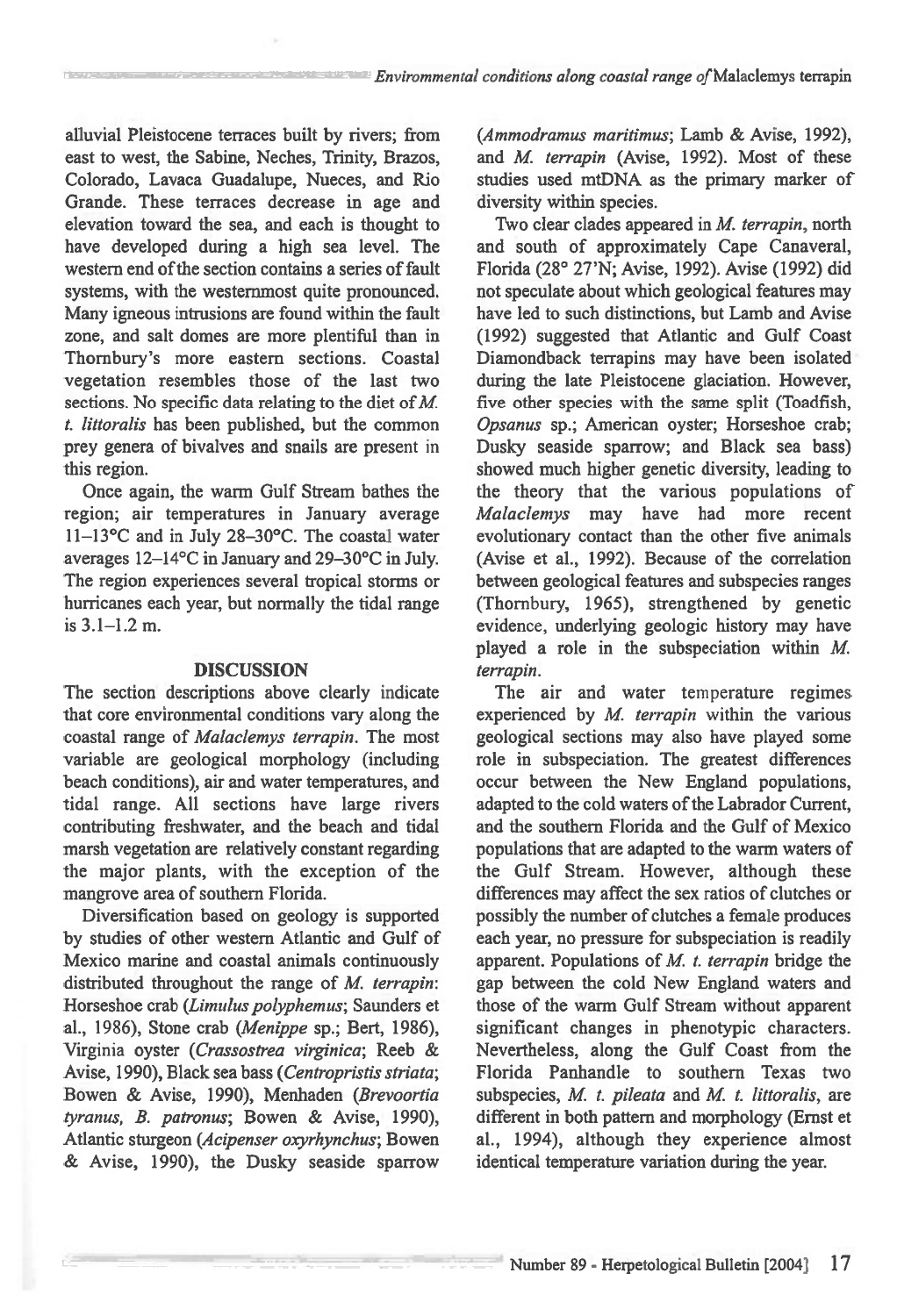Practically no research has been done on the effects of tides on *M. terrapin*. Females prefer to nest above the high tide line (Auger and Giovannone, 1979; Burger and Montevecchi, 1975), but how this would affect subspeciation is unknown. However, the tidal regimes, like the underlying geology, have a correlation with the subspecies ranges. Three, *M. t. macrospilota, M. t. pileata* and *M. t. littoralis,* experience noncontiguous tidal periods. Because of limited data on the tidal activity of *Malaclemys,* no firm conclusions can be made about the tide's potential effect on subspeciation. The correspondence of the three Gulf of Mexico subspecies with tidal periods mark tidal activity as a promising prospect for further study.

As noted, the only major difference in vegetation type within the ranges of the subspecies of *M. terrapin* is that of the mangrove habitat of *M. t. rhizophorarum.* The mangrove habitat may have encouraged the development of both the solid black adult carapace and bulbous keel knobs of M. *t. rhizophorarum* as camouflage; the dark monocoloration to hide it among the mangrove roots, and the knobs as mimics of the breathing pneumatophores (air roots) of the mangroves.

### REFERENCES

- Allen, J. F. & Littleford, R. A. (1955). Observations on the feeding habits and growth of immature Diamondback Terrapins. *Herpetologica* 11, 77-80.
- Auger, P. J. & Giovannone, P. (1979). On the fringe of existence: Diamondback Terrapins at Sandy Neck. The Cape Naturalist 8, 44-58.
- Avise, J. C. (1992). Molecular structure and the biogeographic history of a regional fauna: A case history with lessons for conservation biology. *Oikos* 63,62-75.
- Avise, J. C., Bowan, B. W., Lamb, T., Meylan, A. B. & Bermingham, E. (1992). Mitochondrial DNA evolution at a turtle's pace: Evidence for low genetic variability and reduced microevolutionary rate in the Testudines. *Molec. Biol. EvoL* 9,457-473.
- Bels, V. L., Davenport, J. & Renous, S. (1995). Drinking and water expulsion in the

Diamondback Terrapin *Malaclemys terrapin. J. Zool., Lond.* 236,483-497.

- Bentley, P. J., Bretz, W. L. & Schmidt-Nielson, K. (1967). Osmoregulation in the Diamondback Terrapin, *Malaclemys terrapin centrata. J. Exp. BioL* 46, 161-167.
- Bert, T. M. (1986). Speciation in the Western Atlantic Stone Crabs (genus *Menippe):* The role of geological processes and climatic events in the formation and distribution of species. *Mar. Biol. Berlin* 93, 157-170.
- Bowen, B. W. & Avise, J. C. (1990). Genetic structure of Atlantic and Gulf of Mexico populations of Sea Bass, Menhaden, and Sturgeon: Influence of zoogeographic factors and life-history patterns. *Mar BioL Berlin* 107, 371-381.
- Burger, J. & Montevecchi, W. A. (1975). Nest site selection in the terrapin *Malaclemys terrapin. Copeia* 1975, 113-119.
- Cagle, F. R. 1952. A Louisiana Terrapin population *(Malaclemys). Copeia* 1952, 74-76.
- Carr, A. F., Jr. 1952. *Handbook of Turtles. The Turtles of the United States, Canada, and Baja California.* Ithaca, New York: Comstock Publishing Associates, Cornell University Press.
- Coker, R. E. 1906. The natural history and cultivation of the Diamond-back Terrapin. Bull. N. *Cam!. Geol. Econ. Surv.* 14, 1-69.
- Conant, R. & Collins, J. T. (1998). *A Field Guide to Reptiles & Amphibians: Eastern and Central North America.* 3rd ed., Expanded. Boston, Massachusetts: Houghton Mifflin Company.
- Cowan, F. B. M. (1981). Short term acclimation of *Malaclemys terrapin* to saltwater. *Comp. Biochem. Physiol.* 68A, 55-59.

Davenport, J. & Macedo, E.-A. (1990). Behavioural osmotic control in the euryhaline Diamondback Terrapin *Malaclemys terrapin:*  Responses to low salinity and rainfall. *J. Zool., Lond.* 220, 487-496.

Duncan, W. H. & Duncan, M. B. (1987). *Seaside Plants of the Gulf and Atlantic Coasts.*  Washington, D.C.: Smithsonian Institution Press.

Dunson, W. A. (1970). Some aspects of electrolyte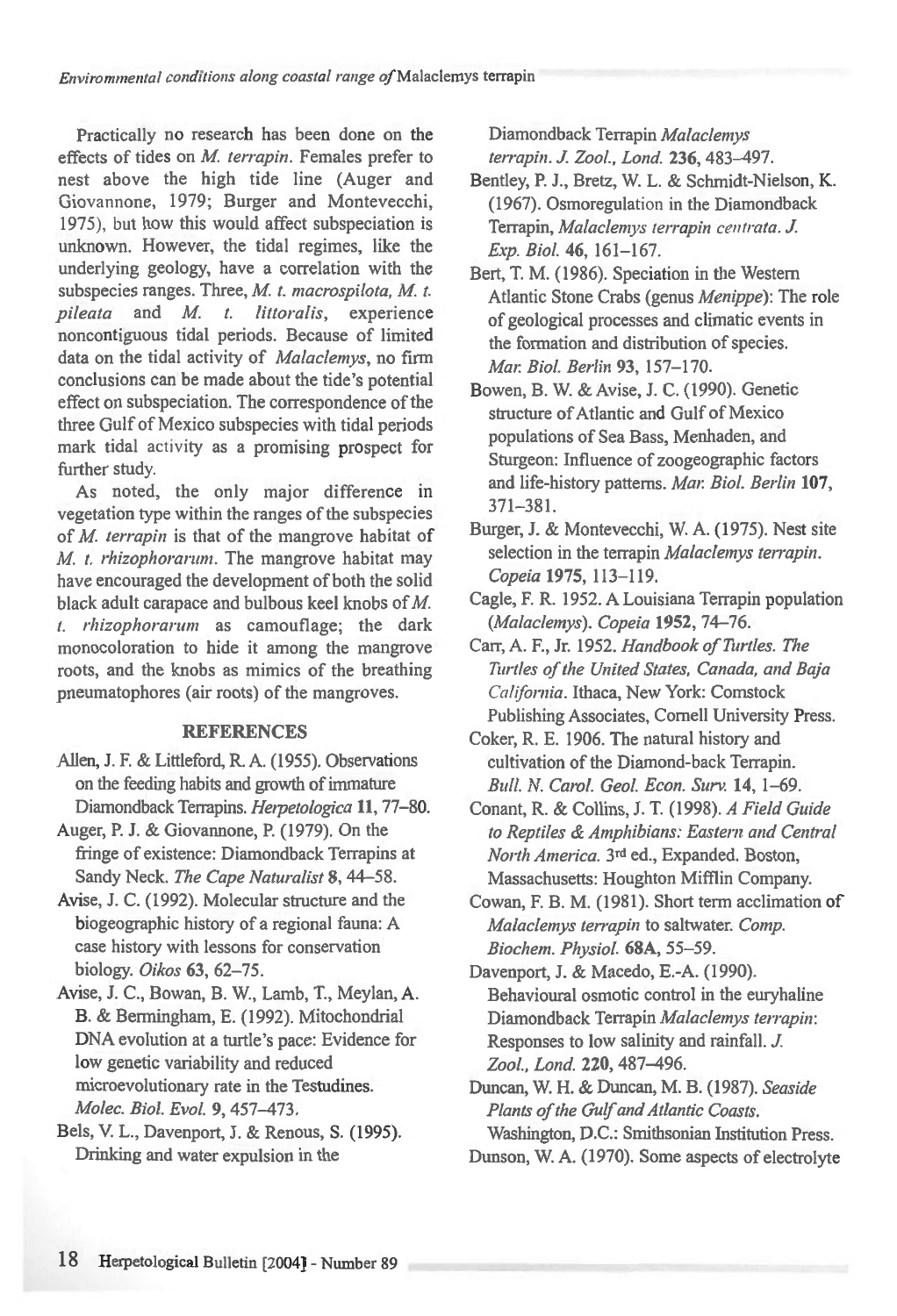and water balance in three estuarine reptiles, the Diamondback Terrapin, American and 'Salt Water' crocodiles. *Comp. Biochem. Physiol.* **32,**  161-174.

- Dunson, W. A. (1985). Effect of water salinity and food salt content on growth and sodium efflux of hatchling Diamondback Terrapins *(Malaclemys). Physic!. Zoo!.* **58,** 736-747.
- Ernst, C. H. & Bury, R. B. (1982). *Malaclemys, M terrapin.Cat. Amer. Amph. Rept.* **299,** 1-4.
- Ernst, C. H., Lovich, J. E. & Barbour, R. W. (1994). *Turtles of the United States and Canada.* Washington, D.C.: Smithsonian Institution Press.
- Ewert, M. A. & Nelson, C. E. (1991). Sex determination in turtles: Diverse patterns and some possible adaptive values. *Copeia* **1991,**  50-69.
- Gilles-Baillien, M. (1973a). Hibernation and osmoregulation in the Diamondback Terrapin, *Malaclemys centrata centrata* (Latreille). *J. Exp. Biol.* **59,** 45-51.
- Gilles-Baillien, M. (1973b). Seasonal changes in organic ions in red blood cells of terrestrial and aquatic chelonia. *Biochem. Syst.* **1,** 123-125.
- Gilles-Baillien, M. (1973c). Seasonal variations and osmoregulation in the red blood cells of the Diamondback Terrapin *Malaclemys centrata centrata (Latreille). Comp. Biochem. Physiot*  **46A,** 505-512.
- Johnson, A.F. & Barbour, M. G. 1990. Dunes and maritime forests. In *Ecosystems of Florida,* pp. 429-480. Myers, R. L. & Ewel, J. J. (Eds.). Orlando: University of Central Florida Press.
- Kumpf, H., Steidinger, K. & Sherman, K. (Eds.). (1999). *The Gulf of Mexico Large Marine Ecosystem. Assessment, Sustainability, and Management.* London: Blackwell Science.
- Lamb, T., & Avise, J. C. (1992). Molecular and population genetic aspects of mitochondrial DNA variability in the Diamondback Terrapin, *Malaclemys terrapin. J. Herpetol.* **83,** 262-269.
- Lawler, A. R. & Musick, J. A. (1972). Sand beach hibernation by a Northern Diamondback Terrapin, *Malaclemys terrapin terrapin*

(Schoepff). *Copeia* **1972,** 389-390.

- Middaugh, D. P. (1981). Reproductive ecology and spawning periodicity of the Atlantic Silverside, *Menidia menidia* (Pisces): Atherinidae). *Copeia*  **1981,** 766-776.
- Mitchell, J. C. (1994). *The Reptiles of Virginia.*  ashington, D.C.: Smithsonian Institution Press.
- Montague, C. L. & Wiegert, R. G. 1990. Salt marshes. In *Ecosystems of Florida,* pp. 481-516. Myers, R. L. & Ewel, J. J. (Eds.). Orlando, Florida: University of Central Florida Press.
- Morreale, S. J., Meylan, A. B., Sandove, S. S. & Standora, E. A. (1982). Annual occurrence and winter mortality of marine turtles in New York waters. *J. Herpetol.* **26,** 301-308.
- Myers, R. L. & Ewel, J. J. (Eds.). (1990). *Ecosystems of Florida.* Orlando: University of Central Florida Press.
- Odum, W. E. & Mclvor, C. C. (1990). Mangroves. In *Ecosystems of Florida,* pp. 517-548. Myers, R. L. & Ewel, J. J. (Eds.). Orlando, Florida: University of Central Florida Press.
- Palmer, W. M. & Cordes, C. L. (1988). Habitat suitability index models: Diamondback Terrapin (nesting)-Atlantic Coast. *U.S. Fish & Wildlife Sery Biological Report* 82(10.151), 1-18.
- Reeb, C. A. & Avise, J. C. (1990). A genetic discontinuity in a continuously distributed species: Mitochondrial DNA in the American Oyster, *Crassostrea virginica. Genetics* **124,**  397-406.
- Robinson, G. D. & Dunson, W. A. (1976). Water and sodium balance in the estuarine Diamondback Terrapin *(Malaclemys). J. Comp. PhysioL* **105,** 129-152.
- Roosenburg, W. M. (1994). Nesting habitat requirements of the Diamondback Terrapin: A geographic comparison. *Wet!. J.* **6,** 8-11.
- Roosenburg, W. M., Haley, K. L. & McGuire, S. (1999). Habitat selection and movements of Diamondback Terrapins, *Malaclemys terrapin, in* a Maryland estuary. *Chelonian Conserv. Biol.* **3,** 425-429.
- Sachsse, W. (1984). Long term studies of the